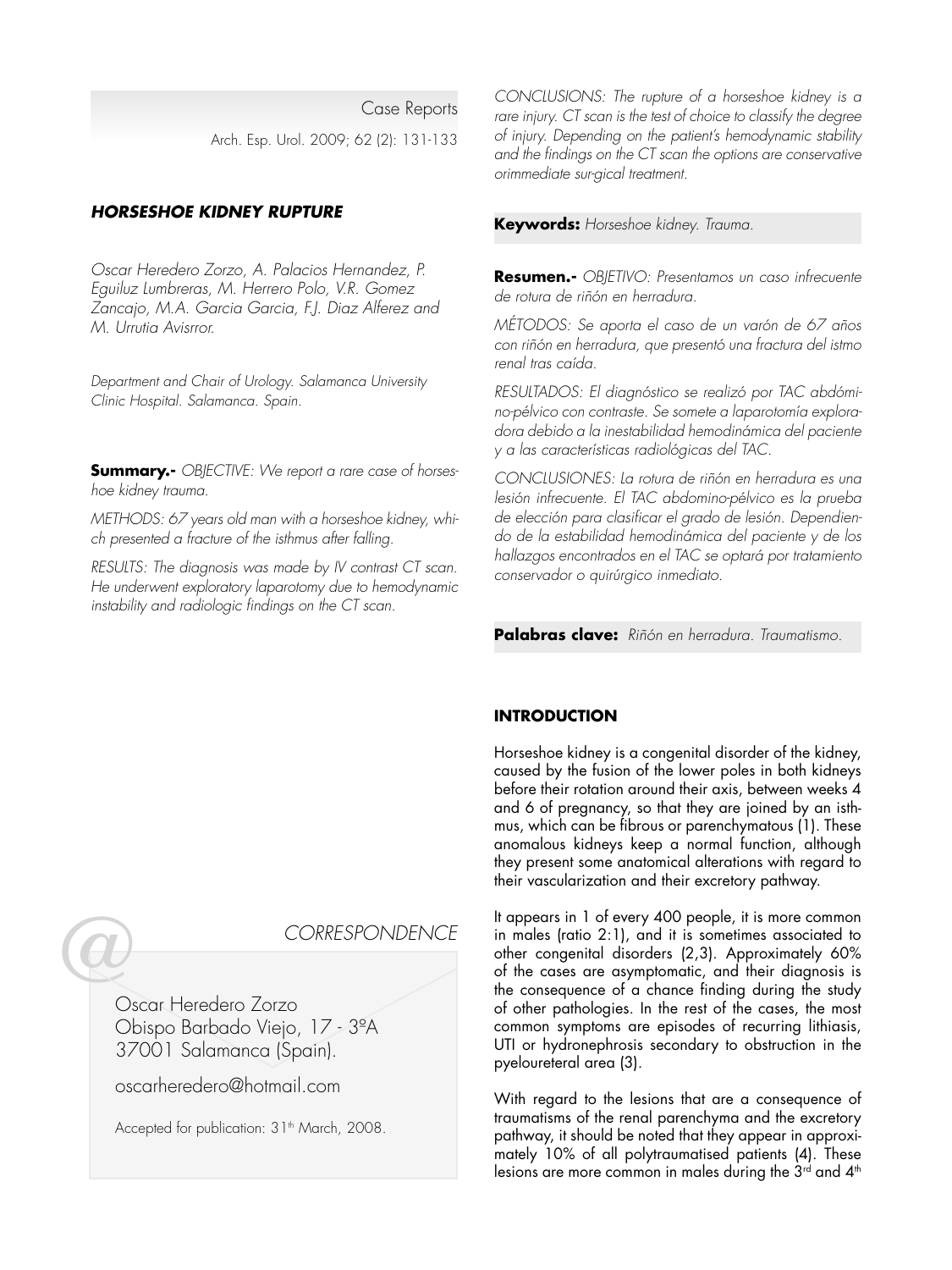decades of life. The increase of traffic accident during the last 10 years, as well as the industrial and sport accidents and the increasing violence have placed renal traumas into an interesting place regarding the frequency of serious lesions. The main aspect in the assessment of these patients is the early detection of the lesion, in order to prescribe a treatment that will be as conservative as possible, with the maintenance of the renal function as its main goal.

We present the case of a male patient of 67 years of age, diagnosed with multiple rupture of horseshoe kidney in the study of a traumatism in the lumbar region.

## **CASE REPORT**

Male patient of 67 years of age, with no relevant personal record. On the 18th September 2007 at 8:00 p.m., he has a fall in the street, injuring the lumbar region. He consults with his primary care practitioner for lumbar pain, which increases with flexo-extension of the legs. He is prescribed analgesics and domiciliary care. Two hours later, we receive a call from his domicile, in which he reports macroscopic hematuria and intense abdominal pain. He presents pain on abdominal palpation with signs of peritoneal inflammation, blood pressure of 110/70 and paleness of skin and mucus. He is admitted in the University Hospital of Salamanca for an assessment.

At the time of his admission as an emergency (around 11:00 p.m.), the patient presents a clear abdominal guarding, with a pressure of 135/85, heart rate of 94 bpm and present pulses. The rest of the physical exploration revealed no significant findings. An ECG shows an auricular fibrillation that had not been found before. The analysis reveals hemoglobin values of 12.8 g/dl and prothrombin time of 69% as the most significant findings. An emergency abdominal CT with contrast is performed, showing a horseshoe kidney with rupture in the central and left medial areas, with a great retroperitoneal hematoma, with active extravasation of contrast next to the renal fracture. Other structures were unaffected (Figure 1).

In view of these findings and the clinical state of the patient, an exploratory laparotomy is performed, revealing a great hemoretroperitoneum that affects the root of the mesenterium, as a consequence of a multiple rupture in the left hemi-kidney, which affects the intrarenal pathway (grade IV of the organ injury scale of the American Association for the Surgery of Trauma) (5). The retroperitoneal hematoma is removed, and a nephrectomy of the left hemi-kidney is performed. During the operation, the patient remains stable, and he receives the transfusion of 2 units of erythrocyte concentrate.

During the immediate postoperative period, the patient remains hemodynamically stable, with hemoglobin levels around 10 g/dl, slight febricula, a certain abdominal distension and low peristaltism. The abdominal CT, performed on the 23rd September 2007, showed a renal accumulation of approximately 1 cm, and active monitoring was suggested (Figure 2).

### **DISCUSSION**

The incidence of horseshoe kidney in the general population is 0.25% (1). Two etiopathogenic theories have been suggested as an explanation for this congenital



FIGURE 1. Rupture of the isthmus of the horseshoe kidney. FIGURE 2. Accumulation in the renal isthmus.